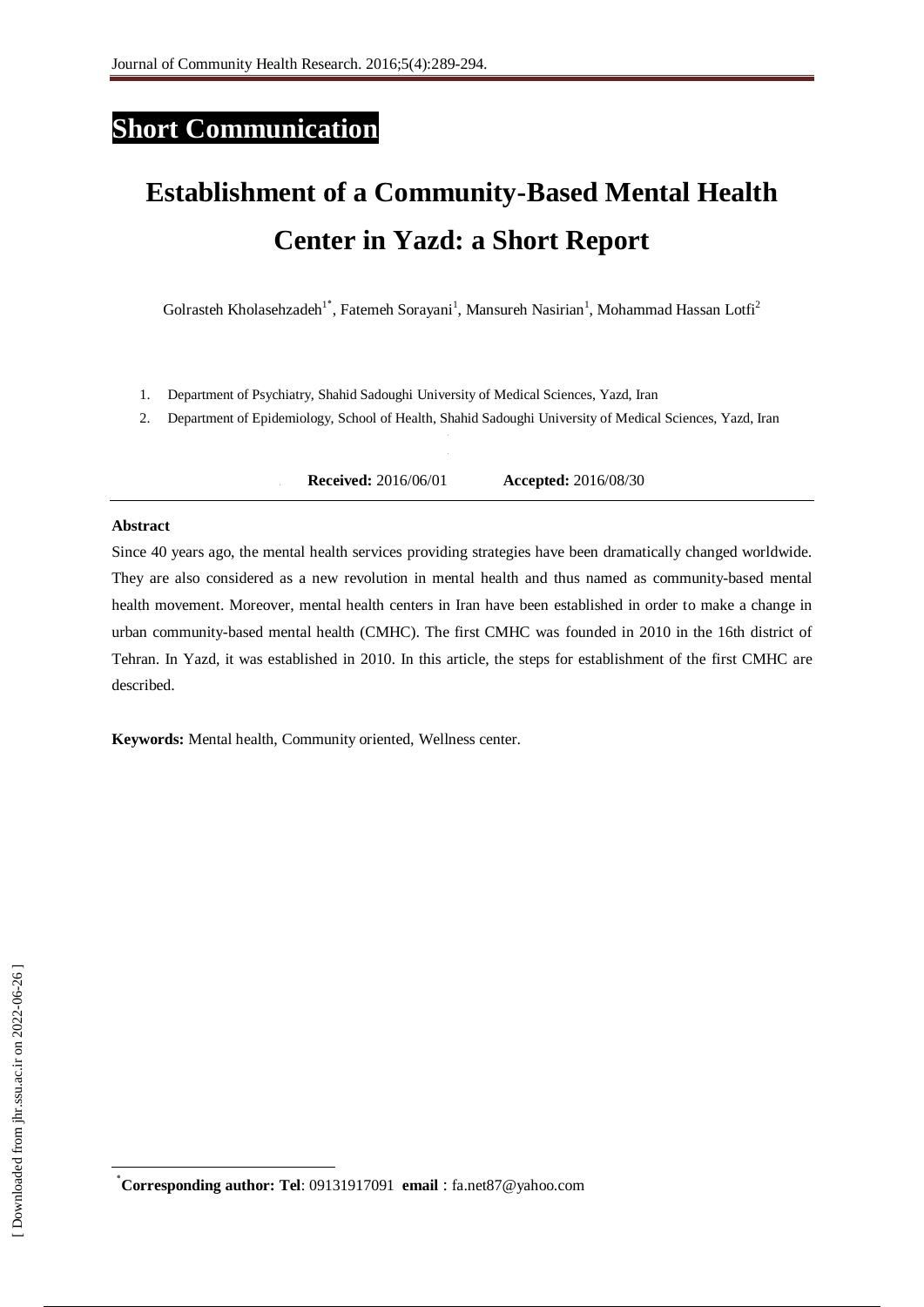## **Introduction**

Following community-based mental health movement in the world about 40 years ago  $^{[1]}$ and after approving service delivery strategy in the form of a community based mental health center by the Department of Mental Health  $[2]$ , Yazd also implemented collaborative care model. This model is actually a close cooperation of Cooperative Healthcare System with a specialized team in the form of community-based health care center. The present report explains the procedure of performing the establishment of this center in Yazd.

## **A:**

First, the project directors (the psychiatrist in charge, the collaborator psychiatrist of the project, and the psychologist of the center) participated in educational workshop of Mental Health Department, in Ministry of Health, Tehran, and received the instructions. They also visited Emami Community-based Mental Health Center.

Considering the 75000 population of Azadshahr and the fact that most of immigrants reside in this region, and consequently are under the most psychological pressure, this area was chosen as a pilot. In collaboration with the head of Yazd Health Center, Dr. Abolhassani, the most convenient and popular place in the official building, next to Health and Treatment center of Azadshahr, was allotted for this project (Community-based Mental Health Center).

After repairing and supplying the equipment, the center started its activity as a Communitybased Mental Health Center in September 2010.

Next, the executive producers and general practitioners with active offices in the area (Azadshahr) received a general invitation for cooperation. Each general practitioner with active office in the area was invited to the meeting personally. Twenty general practitioners attended the meeting, eleven of whom announced their partnership with this center.

## **B:**

The project directors have attended in a workshop on psychiatric disorders in order to achieve the cooperation of general practitioners (GPs) and also notification other GPs with the collaboration of the Yazd Mental Health Center experts.

## **C:**

The general practitioners attended a three-day workshop in April 2010 as the training course. The workshop was about the purpose of establishing community-based mental health center, diagnosis and treatment of depression and anxiety disorders, as well as instructions on data registration software.

## **Center Inauguration**

On opening day these people were presented: Dr. Abolhasani, Dr. Abolhosseini, Dr. Kholasazadeh, Dr. Nasirian, Dr. Farahzadi, Ms. Zare, fellow practitioners, and colleagues of the Yazd health centers (October 14, 2010).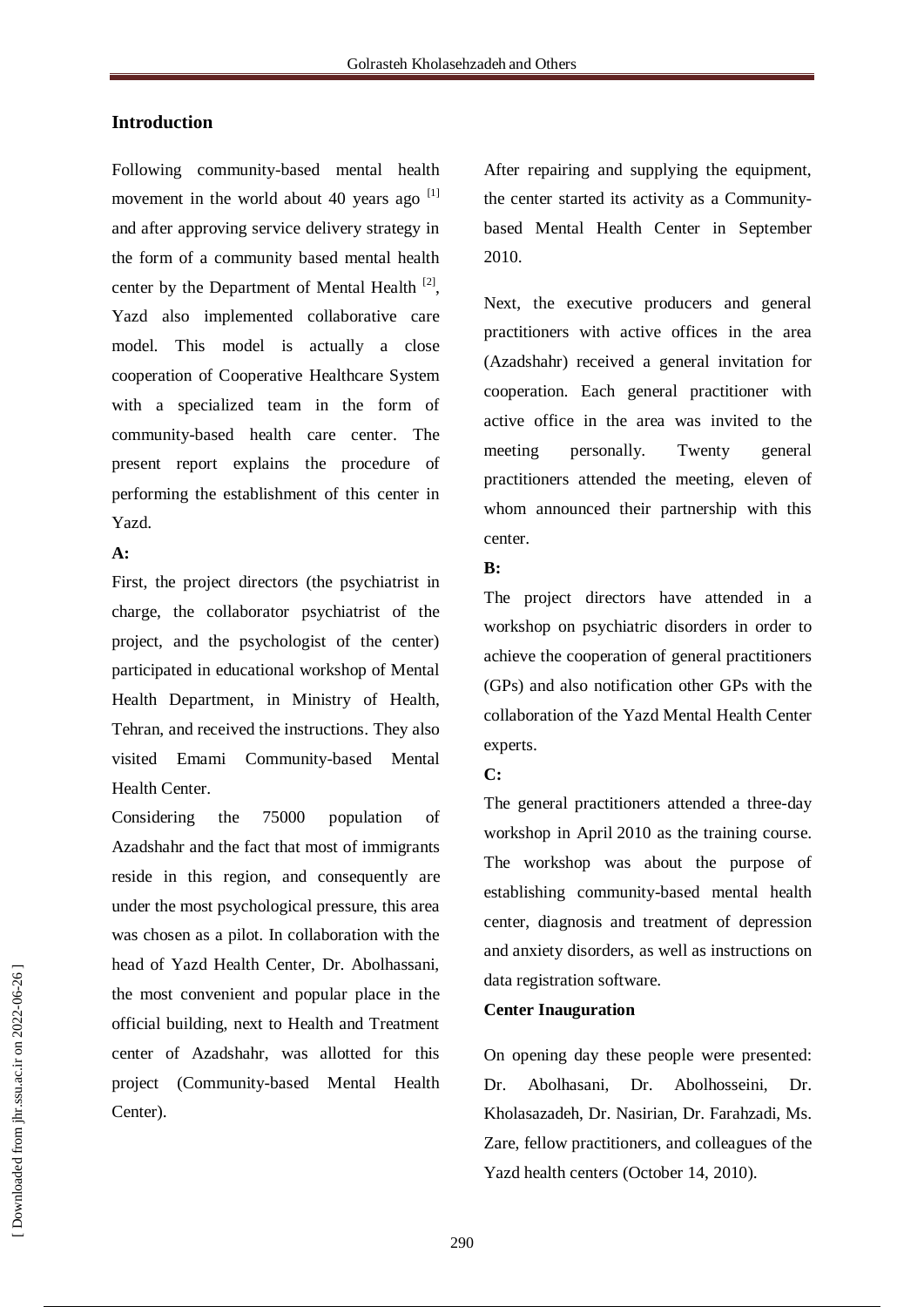#### **Informing the Azadshahr residents**

The inhabitants of Azadshahr were informed through the media (TV and radio), posters, as well as distribution of brochures and leaflets in public places and related organizations. Prior notification was also given to schools and Roqiyeh department for introducing the center. After launching the center, an expert visited general practitioner center to install the program and teach its application to the staffs. Health liaisons had been trained twice a week, which currently it is changed to once a week. After a while, interviewing forms about patient's records were distributed among general practitioners. Two weeks after center launching, meetings were held to continue education on disease treatment by center neurologists and psychiatrists (Dr. Kholasazadeh and Dr. Nasirian). These sessions were held monthly for two hours. The meetings' subjects were selected with regard to the physicians' requests which are presented as follows:

First session: obtaining patients' records and training them to use SSRI drugs. From 10 a.m. to 12 p.m.

Second session: continuing treatment with SSRI drugs, case reporting, and interviewing with the patient invited to treatment session. From 11 a.m. to 13 p.m.

Third session: Diagnostic interview and report about a visitor who was invited to the session. From 11 a.m. to 13 p.m.

Fourth session: Discussing the problems raised during diagnosis, treatment, and follow-up. From 11 a.m. to 13 p.m.

Fifth Session: Making decision about continuance or cessation of cooperation and exclusion of members who were not able to continue the project. From 11 a.m. to 13 p.m.

Sixth Session: Inviting new physicians for cooperation and holding a briefing for them to start treatment. From 11 a.m. to 13 p.m.

Seventh session: Answering physicians' questions, those who cooperated in the project. From 11 a.m. to 13 p.m.

Eighth session: Education on diagnosis and treatment attention deficit hyperactivity disorder (ADHD). From 11 a.m. to 13 p.m.

Ninth session: Responding to medical questions and presenting two case reports. From 11 a.m. to 13 p.m.

Tenth session: Teaching about anti-anxiety and depression drugs. From 11 a.m. to 13 p.m.

## **Home visit project**

A letter was sent to Taft Psychiatric hospital center in order to inform them about home visit project of this center for psychotic patients. Psychiatric hospital announced its cooperation with CMHC. So far, we have diagnosed 34 patients which are visiting at home weekly. Members participating in the home visit project are psychiatrists, general practitioners, psychologists, and psychiatry resident.

All patients are physically examined by a general practitioner. Frequent training is provided by psychologists, psychiatrists, and medical residents to patients and their families. These trainings include continuing medical treatment, drugs' side-effects, personal hygiene, improving patients' performance in education,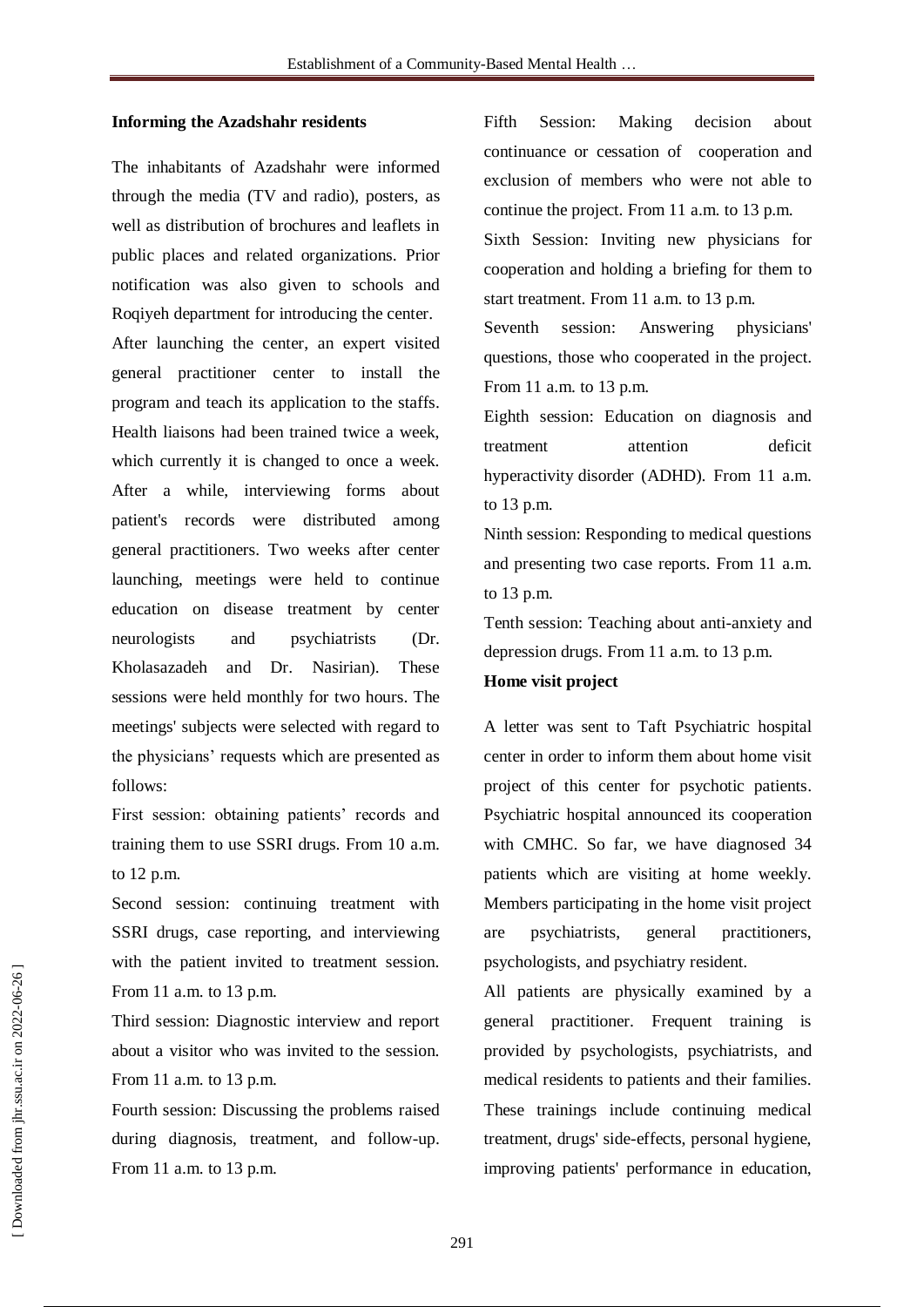employment and accountability, understanding the disease and its signs, control of emotions, disease symptoms, and its recurrence.

## **Practitioners who cooperated in the home visit project**

Practitioners who cooperated in the home visit project identified neurotic patients (with diagnosis of anxiety disorders and depression) and hence started the treatment. If needed, they could get telephone counseling from the psychiatry center or referred the patient to psychiatry. During this period, 459 patients were identified, treated, and followed up. 122 patients had been referred to psychiatry by practitioners and their records were collected. Meanwhile, the center psychologist presented counseling and psychological services to patients free of charge. Moreover, clinical visiting was conducted monthly by treatment liaisons and also each three months by psychiatrist according to the instructions. Performance appraisal form of treatment liaisons was also completed. Currently, clinical visits are conducted by a psychiatrist monthly. The evaluation of practitioners' performance was carried out by the investigators according to CMHC. Their checklists are also available.

## **Other activities**

Psychiatric medical residents were spending their three- month community-based activity in this center. Several presentations were held by the psychiatrist and center medical residents for health liaisons of Azadshahr center on issues such as introducing community-based mental health, depression, and anxiety. For the mental health week, an expert of community-based mental health center taught health liaisons how to deal with patients with schizophrenia during a two-hour session.

- Training about anxiety disorders and introducing the mental health center in Hazrat Roqiveh Department located in Azadshahr.
- Visiting Mehr Maderi Center founded in Meybod, Yazd, to diagnose and treat behavioral problems of orphans.
- Visiting Bahar nursing-home repeatedly in order to train and visit patients with psychiatric disorders. In addition, they were provided with contact information of center, psychiatrist, and psychologist to call if needed.
- Visiting gifted children centers, their educators and families were trained considering the infants' behavioral disorders while visiting children and their families.

## **Related Organizing various workshops**

- Parenting skills in five sessions
- Dealing with hyperactive children in two sessions
- Treatment of mindfulness for reducing maternal anxiety in five sessions
- Treatment of mindfulness for reducing depression in mothers and health liaisons in six sessions
- Teaching families with schizophrenic patients in order to get acquainted with the disease,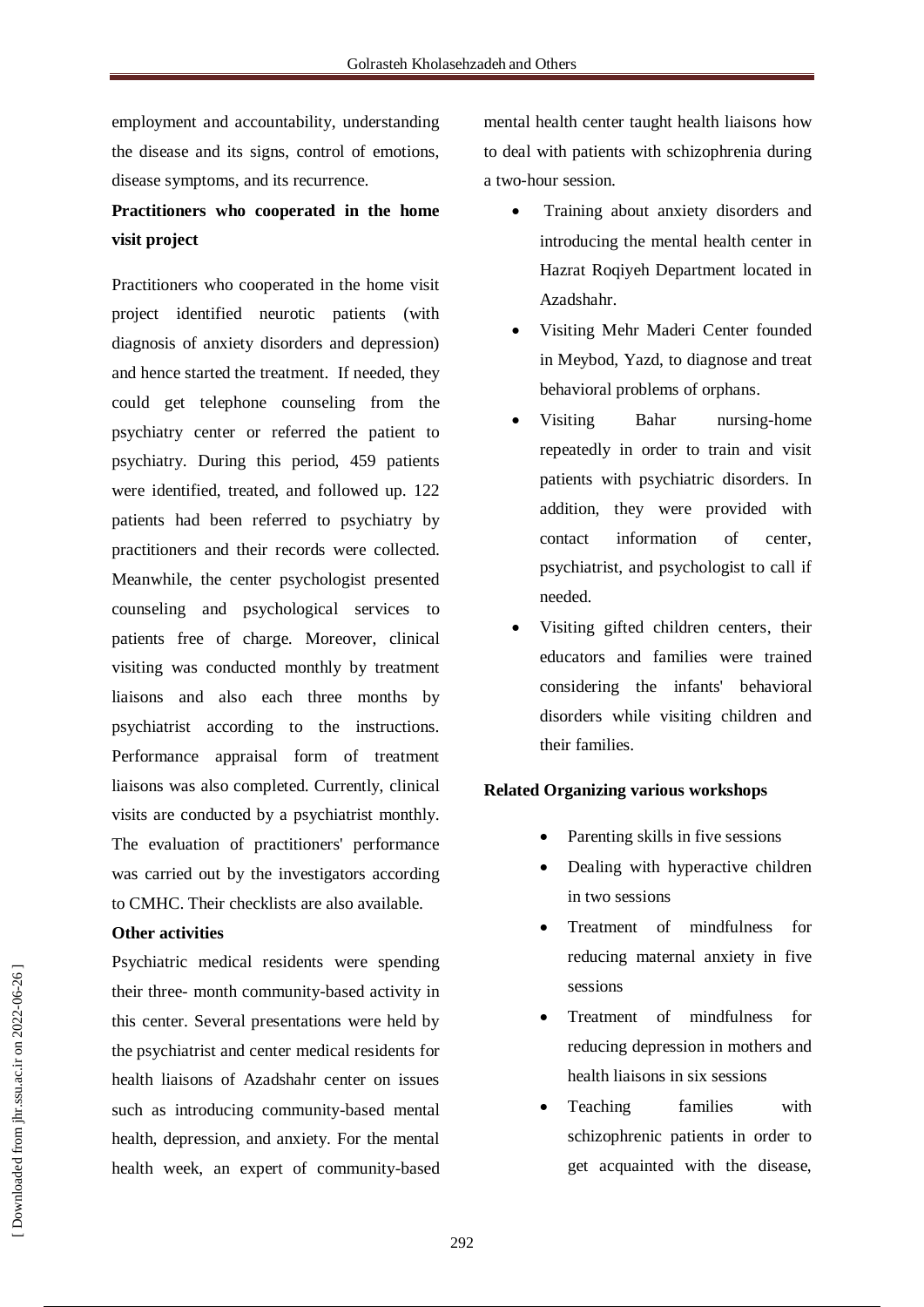deal with these patients, and focus on continued drug treatment

- Teaching families of patients with mood disorders about the disease to deal with patients and emphasize continued drug treatments
- Pilgrims of Mina incident, who were mentally disturbed were identified and underwent treatment

## **Center Expansion**

Physicians of Azadshahr and Imamshahr districts, as well as 17- of -Shahrivar Boulevard were called to expand the center and a contract was signed with 10 physicians. Briefings were held for physicians. Moreover, a two-day workshop was held to train physician about psychiatric disorders. It should be noted that doctors, who already participated in the project, were also invited for the workshops.

## **Report of community-based mental health center from 2014 up to 2015**

## **Result**

Psychotherapy and counseling were provided for the 87 patients. Among all patients, 25 patients suffered from anxiety disorder, 28 patients lacked parenting skills, 15 patients were depressed, and 19 patients were diagnosed with obsessive-compulsive (Table 1 and 2).

|  | Table 1. Age range and education levels of detected patients by medical peers |  |  |  |  |  |  |
|--|-------------------------------------------------------------------------------|--|--|--|--|--|--|
|--|-------------------------------------------------------------------------------|--|--|--|--|--|--|

| <b>Variable</b>                        | <b>Female</b> | <b>Male</b> | <b>Total</b> |
|----------------------------------------|---------------|-------------|--------------|
| Age range                              |               |             |              |
| $0 - 10$                               | 15(5%)        | 10(5%)      | 25(5%)       |
| $11 - 20$                              | $29(11\%)$    | 22(11%)     | 51(11%)      |
| 21-30                                  | 89(34%)       | 87(43%)     | 176(38%)     |
| $31-40$                                | 59(23%)       | 48(24%)     | 107(23%)     |
| 41-50                                  | 68(26%)       | 32(16%)     | 100(21%)     |
| <b>Education level</b>                 |               |             |              |
| <b>Literacy of Reading and Writing</b> | 39(15%)       | 15(7%)      | 54(11%)      |
| <b>Primary</b>                         | 36(13%)       | 22(11%)     | 58(13%)      |
| <b>Middle School</b>                   | 65(25%)       | 54(27%)     | 119(26%)     |
| <b>Diploma</b>                         | 83(32%)       | 76(38%)     | 159(35%)     |
| <b>Bachelor</b>                        | 37(14%)       | 32(16%)     | 69(15%)      |

**Table 2.** The frequency of identified diseases by medical peers within a year

| <b>Disease</b>              | <b>Female</b> |                | Male          |                | Total |
|-----------------------------|---------------|----------------|---------------|----------------|-------|
|                             | <b>Single</b> | <b>Married</b> | <b>Single</b> | <b>Married</b> |       |
| <b>Depression</b>           | 31            | 39             | 39            | 24             | 133   |
| <b>Anxiety</b>              | 43            | 47             | 33            | 37             | 160   |
| <b>Dysthymia</b>            | 27            | 26             | 29            | 15             | 97    |
| <b>Obsessive-compulsive</b> | 21            | 26             | 11            | 11             | 69    |
| Total                       | 122           | 138            | 112           | 87             | 459   |